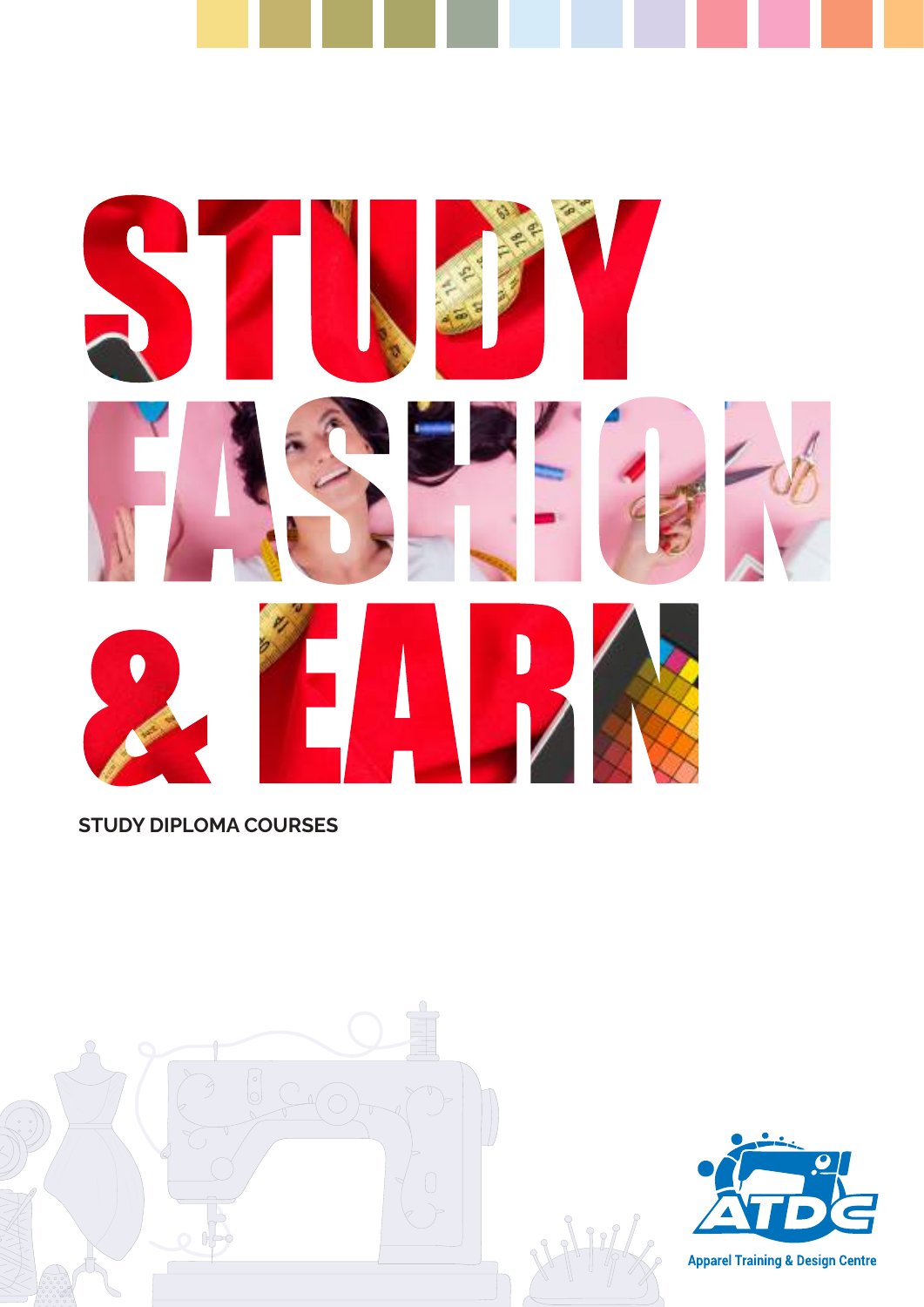

# Apparel Training & Design Centre STUDY IN APPAREL TRAI

### **One Year Apparel Manufacturing Technology Diploma Course**

AMT is a one year Undergraduate Diploma with complete knowledge from fiber to shipment, ensuring better production practices, and has produced professionals working in national & international brands.

#### HANDS ON LEARNING:

Spreading & Layout, Cutting, Sewing Techniques, Seams & Stitches, Special Industrial Sewing Machines, Fabric Terms, Dart Manipulation Drafting & Draping Measurement systems, Basic computer inputs on email writing, MS Excel, Word, PowerPoint Presentation and special modules on soft skills

#### THEORY:

For strong conceptual theoretical base Garment Analysis through 'Tech Pack', 'Pre-Production Planning', 'Merchandising Process', Garment Costing, Sample Development, Buyer's Approvals, Quality control Process, Environmental Education, Textile Studies, Fibre, Yarn & Fabrics, Written Communication skills on computers, Documentation, Basic English, Life Skills

#### **Career Path:**

Production Executive, Quality Controller, Industrial Engineering Assistant

| <b>Eligibility</b> | $\div$ 10 +2 pass or equivalent                  |
|--------------------|--------------------------------------------------|
| <b>Duration</b>    | : 1 Year (2 Academic Semesters)                  |
| Fees               | Rs.70.000<br>(Payable in Two Equal Installments) |

#### **Internship Program:**

An internship is offered by Garment export & Retail industries. You will be introduced to the industry practices, explore the career path.

#### **Seminars/ Workshop:**

Seminars/ expert talks/ workshops are arranged by inviting the industry experts

### **P.A.C.E. Life-Soft Skills**

Undergo Personal Advancement & Career Enhancement (P.A.C.E.) program core modules are-communication skills, problem solving and decision making, time and stress management, financial literacy and execution excellence.



# Wide choice of Study Locations :















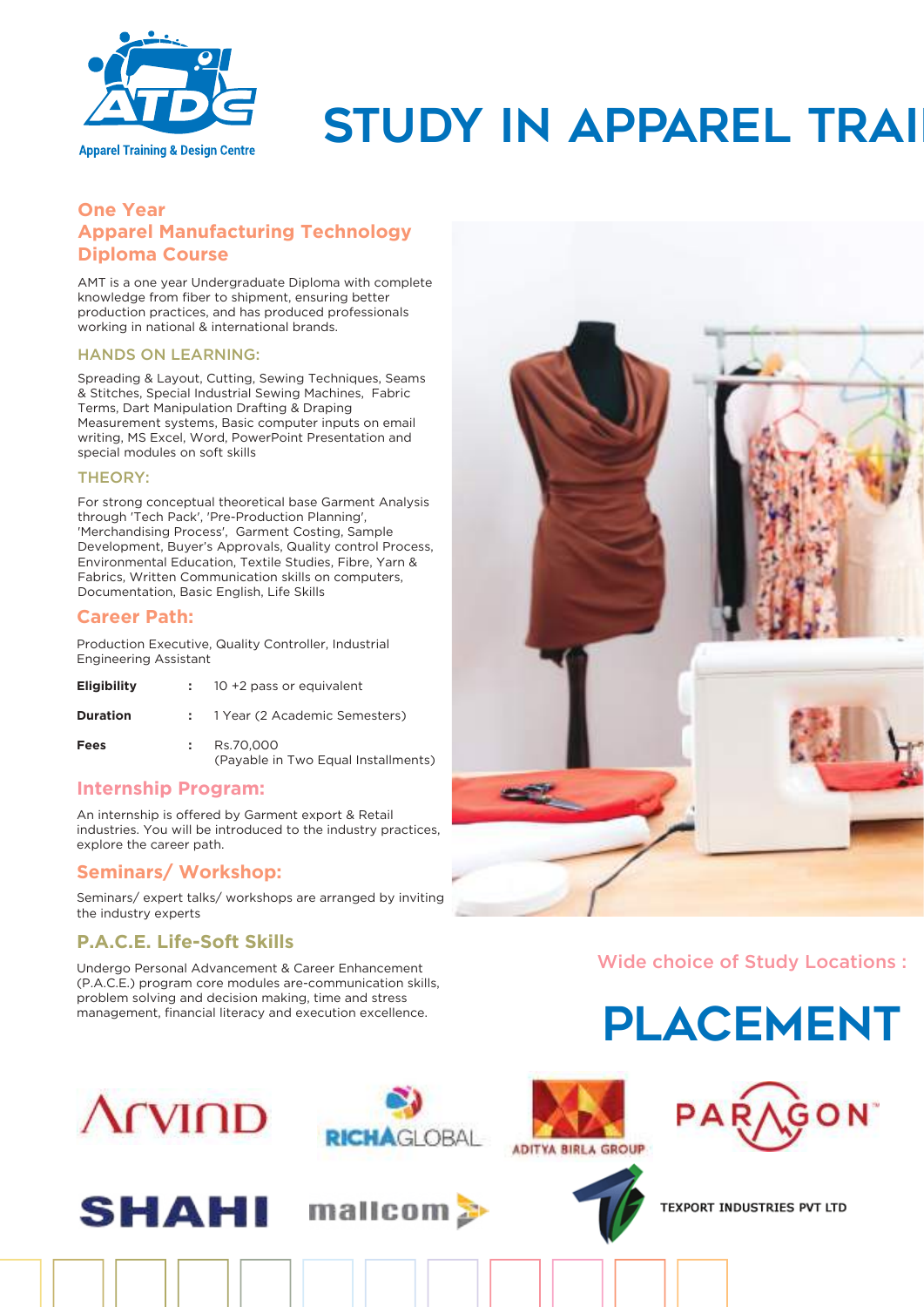# **NING & DESIGN CENTRE**



Check back page for our centre locations

# PARTNERS

# **MAGNUM CLOTHING**



#### **One Year Fashion Design Technology Diploma Course**

FDT is an Under Graduate Diploma giving intensive, varied and exciting inputs for the job of Fashion Designer which allows students to achieve positions such as Designer, Asst. Designer, Stylist, Pattern Maker, Independent Designer, Collection Director and Merchandiser.

#### HANDS ON LEARNING:

Design Ideas, Embroideries & Needle craft, Drawing Garment Parts, Development Garment on Paper (Pattern construction), Garment Construction, CAD operations & Basic computers knowledge covering, email writing, MS Excel, Word, Power Point Presentation and Soft skills

#### THEORY:

Merchandising, Apparel Production, Textile studies to know Fiber to Fabric, Fashion Technologies, Developing Design by Understanding International and Indian Garment industry, Life skills

#### **Career Path:**

Designer, Fashion Merchandisers, Fashion/ Sampling Coordinators, Assistant Merchandisers, Fashion Stylists

| <b>Eligibility</b> | $\div$ 10 +2 pass or equivalent                  |
|--------------------|--------------------------------------------------|
| <b>Duration</b>    | : 1 Year (2 Academic Semesters)                  |
| Fees               | Rs.70.000<br>(Payable in Two Equal Installments) |

### **Internship Program:**

An internship is offered by Garment export & Retail industries. You will be introduced to the industry practices, explore the career path.

### **Seminars/ Workshop:**

Seminars/ expert talks/ workshops are arranged by inviting the industry experts

# **P.A.C.E. Life-Soft Skills**

Undergo Personal Advancement & Career Enhancement (P.A.C.E.) program core modules are-communication skills, problem solving and decision making, time and stress management, financial literacy and execution excellence.





nce of Esstman Exports Global Clothing (P) Ltd.